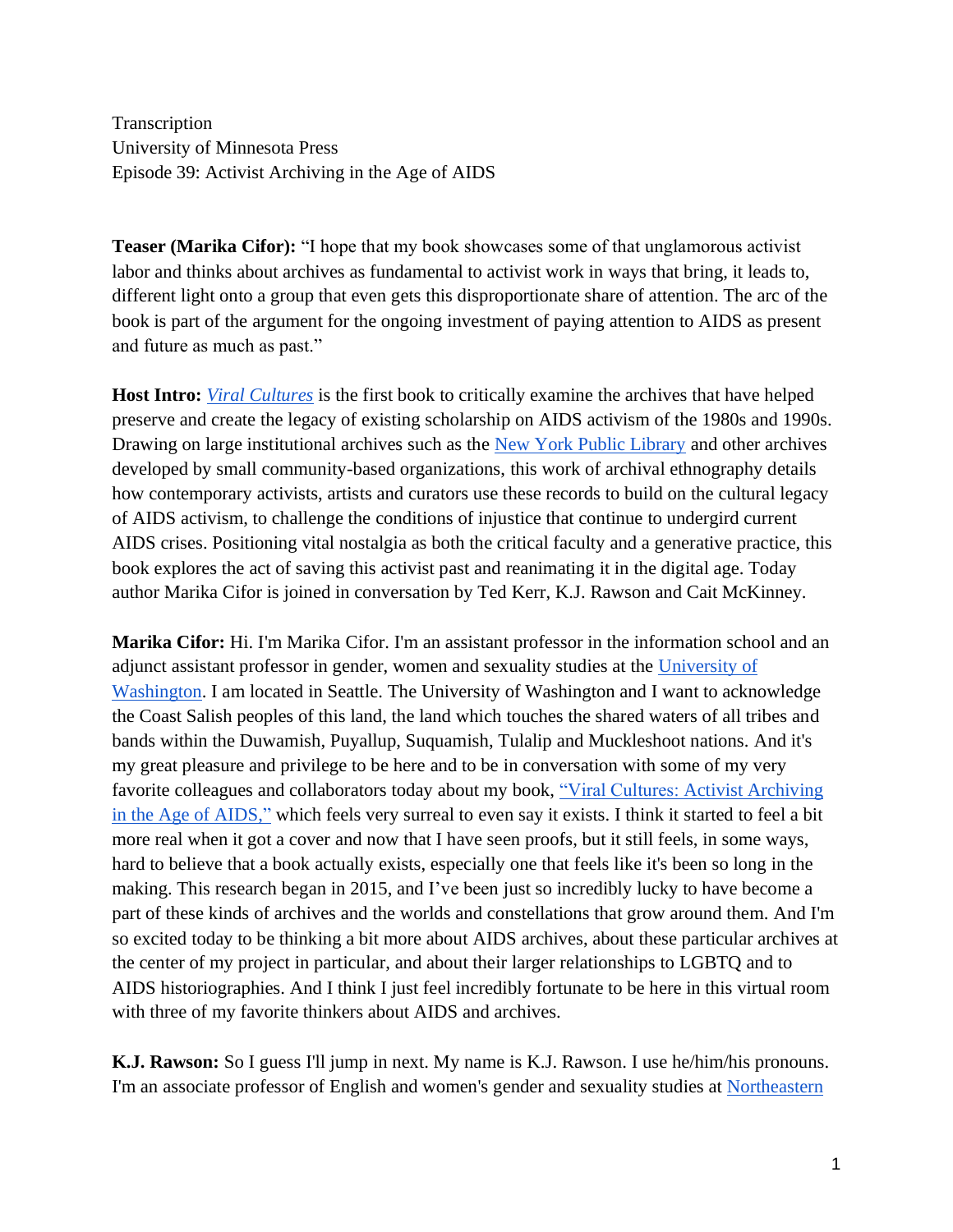[University.](https://www.northeastern.edu/) I live and work in Boston and central Massachusetts, which is on the land of the Wampanoag, the Massachusett, and the Nipmuc people. I also direct the digital transgender archive, and I co-chair the board for the [Homosaurus,](https://homosaurus.org/) which is an international LGBTQ+ linked data vocabulary. It's through that project that I had a chance to first meet Marika, and we've been working closely together since then. But I've been a longtime admirer of her scholarship and her work and her brilliance, and I was so enthusiastic to get a chance to read this book and to participate in this conversation. Ted, maybe I'll pass it off to you.

**Theodore Kerr:** Thank you so much. My name is Ted Kerr. I live in Brooklyn, although you will hear my Canadian accent. I am on Lenape land, and I use he/him/his pronouns. I am a writer and an artist and a teacher at [The New School.](https://www.newschool.edu/) I'm a founding member of the collective, "What Would An HIV Doula Do," and with my friend and writing partner, Alexandra Juhasz, we have a book coming out in a few months called *[We're](https://www.dukeupress.edu/we-are-having-this-conversation-now) [Having](https://www.dukeupress.edu/we-are-having-this-conversation-now) [This Conversation Now.](https://www.dukeupress.edu/we-are-having-this-conversation-now)* The cultural times of AIDS and all of those things that I just mentioned are why I think I'm here. I got to meet Marika in person for the first time in a coffee shop on Twelfth Street in Manhattan, and we got to gossip about, and we got to talk about, AIDS archives and intergenerational conversations. So I'm really excited to be a part of [this conversation] today, and I will throw this to Cait.

**Cait McKinney:** Hi everyone. My name is Cait McKinney. I'm an assistant professor in the school of communication at [Simon Fraser University](https://www.sfu.ca/) in Vancouver. I also have a Canadian accent. And I am located on the unceded territory of the Coast Salish people, the Squamish, Tsleil-Waututh and Musqueam. I work on media histories. I do media histories of LGBTQ activists, and I look at the ways that activists took up internet technologies in the '80s and '90, so I focused a lot on AIDS activists in that work. I met Marika back when we were both in grad school, and [I] have been so thrilled to follow this project up to this point and to talk about connections between our work and to collaborate. So it's a real pleasure to be here with Marika and Ted and K.J. to talk more about this wonderful book.

**KJR:** I'm going to get us started by bringing us to a particular passage in the book. I want to start us off fairly early, partway through the introduction. The passage that I chose to bring to our attention is about the midway point of the introduction, Marika, where you're really starting to explain the concept of vital nostalgia and offer a theoretical framework that then will inform the rest of the book. So I'm just going to read about a paragraph. It's a slightly long paragraph that explains what this concept is. So you say, "Vital nostalgia, the analytic I develop in this book, names a process of questioning, contending with, and redressing power inequities that continually subject minoritized people to harm and violence that is grounded in a critical activation of a yearning for a past time and the people who occupied it. This nostalgia is vital in multiple senses. It is a vigorous, energetic force that is animate and changeable; it is fundamentally concerned with maintenance and continuance of life and living beings; it pertains to the recording of pertinent data about human lives. Vital nostalgia encompasses the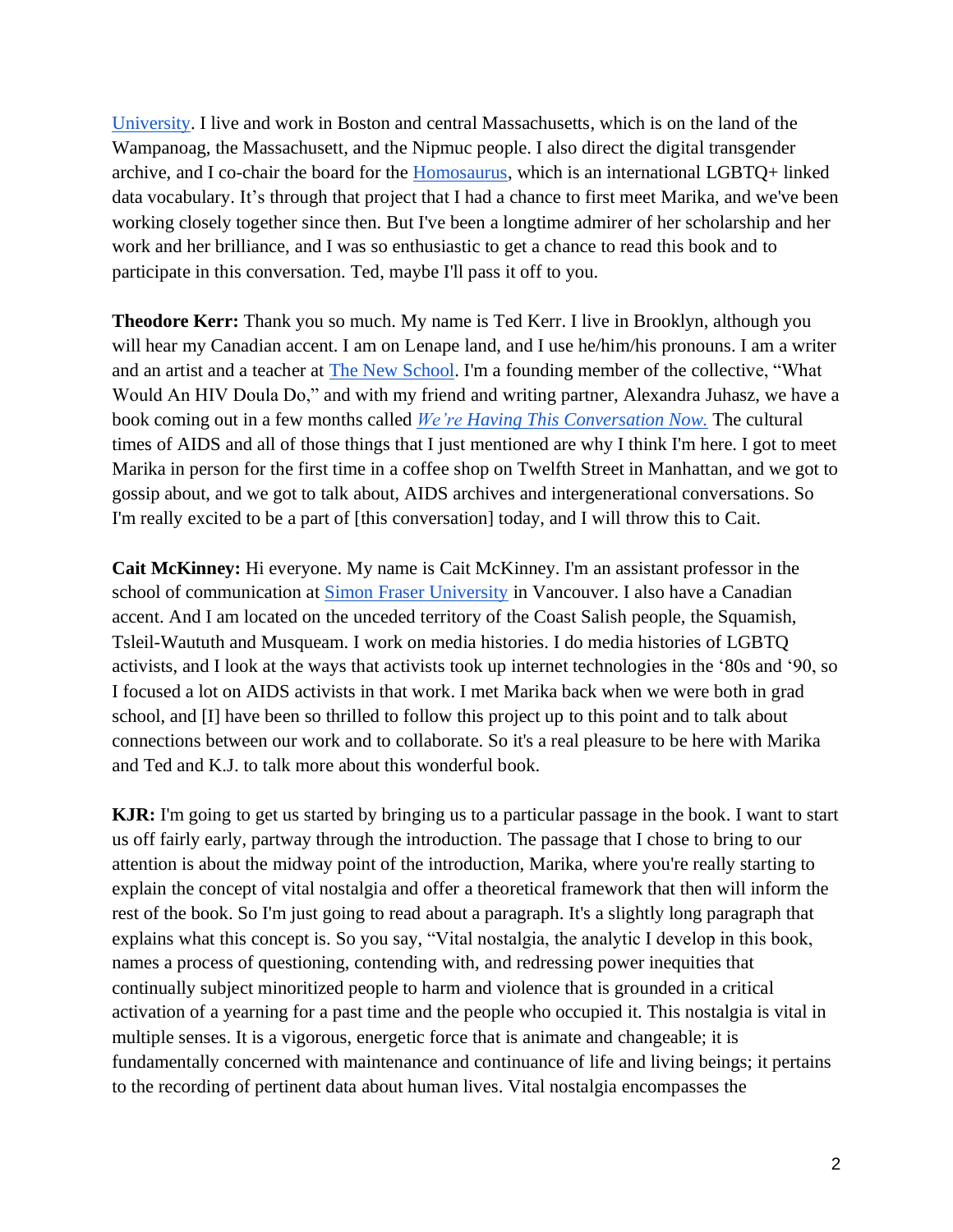complicated process of critical interrogation of our present through ongoing relation to the past. This is a nostalgia that emphasizes the longing for the past while also attending to and illuminating the ambivalences, violences, and complexities of that past that continue to dictate life chances. The temporal and affective drag of holding tightly onto the past in such a vital nostalgic practice is about its generative political potentiality for feeling, imagining, and enacting a just and livable now, and a more vibrant future." I just love that passage. I think it's a good example of the beauty and brilliance of your writing. But it also evokes for me a bigger question about this important concept that you develop and how much you hope that it travels — or whether you think that there is some importance in keeping it specifically tied to HIV and AIDS activism and archives.

**MC:** Thank you so much for that selection. It's incredibly surreal to hear someone read your words aloud, and I feel incredibly honored to be here and to hear that it resonated with you and your thinking. I didn't intend to do a project about nostalgia, necessarily. This work developed from a graduate school rabbit hole, thinking about affect and theorizations of affect and archives. I really thought at the beginning of this project that it would take some kind of inspiration from work like Sara Ahmed's *[Cultural Politics of Emotion](https://www.jstor.org/stable/10.3366/j.ctt1g09x4q)* and that it might look at particular affects in particular archives. It wasn't even intended to be a project about AIDS at its start, but rather one about queer archives and affect. I was fortunate enough to have exploratory funding to do some archival work and to begin having conversations with some of the folks who ended up in this book, and [I] realized, of course — as is the way with research projects, I think — that there was much more to say about one of these kind of archives than probably one book can even capture, and that it was going to do grave injustice to jump around. This wasn't really even a project about different affects as much for me. I think nostalgia is such an interesting concept because it is about affect and emotion, but it's also about memory, which is again something that comes up a lot in archival thinking — which is of course the space I come from. And affect, as this project began — including through my own work — was beginning to have a bigger space and thinking about archives. Actually, very surprisingly to me, there was work that I could find thinking about nostalgia and museums and exhibitions and memorials and other kinds of memory practices and sites and spaces, but very little that dealt with archives and nostalgia. Though I do think that archives are fundamentally embedded in these kinds of practices of nostalgia. AIDS archives deal with a particular nostalgia, but I actually think all archives might have, possibly, nostalgic relationships that can be born of encounters with them or that are embedded in their stories of existence or in which they're parts of these narratives. But I think AIDS, for me, does have something particular in thinking about nostalgia. Some of the work I get to address in the book — like Vincent Chevalier and Ian Bradley-Perrin's poster *[Your](https://visualaids.org/events/detail/your-nostalgia-is-killing-me-a-catalyst-for-conversation-about-aids-and-vis)  [Nostalgia Is Killing Me](https://visualaids.org/events/detail/your-nostalgia-is-killing-me-a-catalyst-for-conversation-about-aids-and-vis)* from 2013 — of course explicitly deals with nostalgia. But I think even some of the artists and activists and archivists and librarians and curators who are less explicit about nostalgia are still contending with these narratives that are about nostalgia. We're at this interesting moment in the historicization of AIDS that Avram Finkelstein and others in my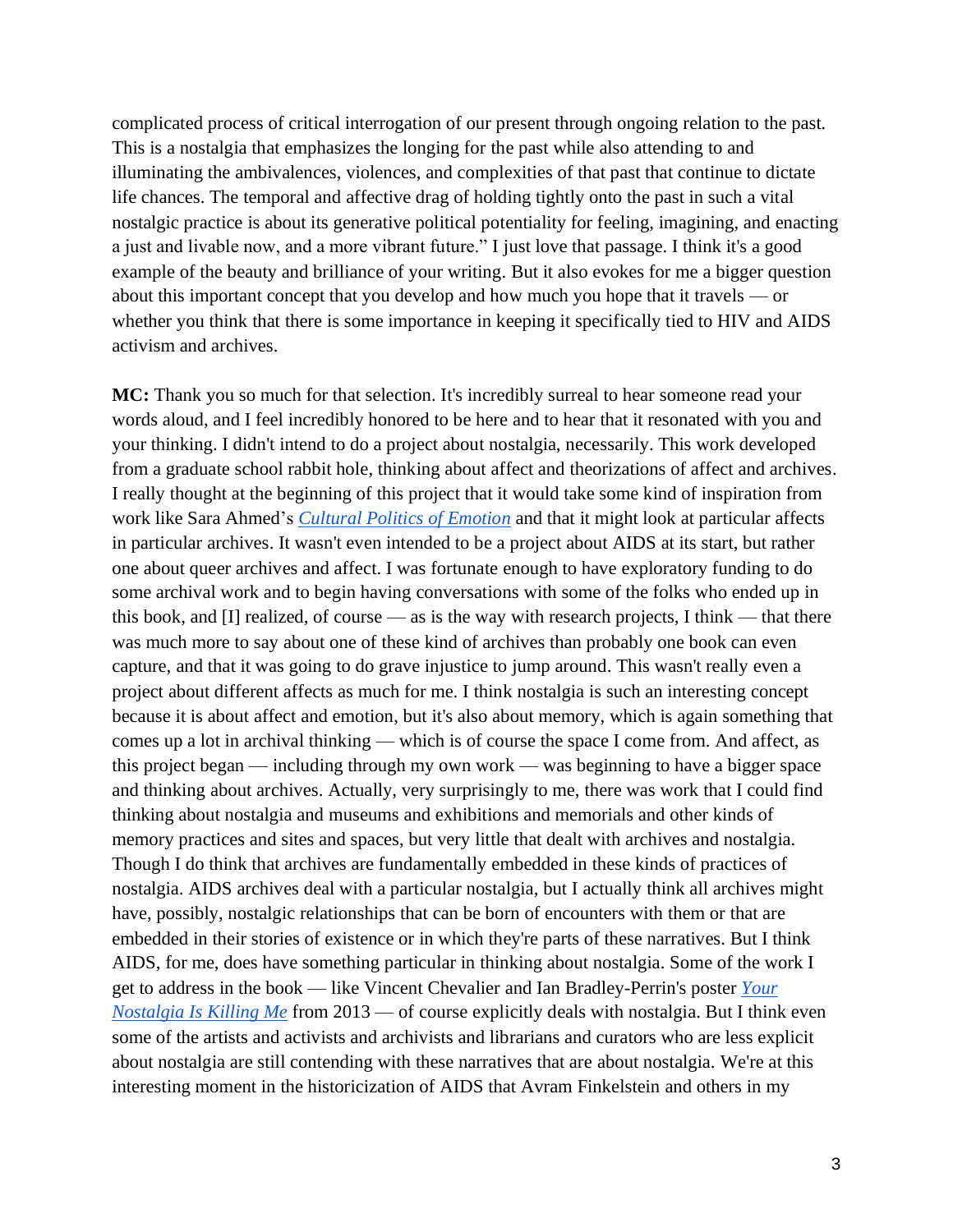project, including Ted, talk about — why we're at this particular juncture. Nostalgia in relation to AIDS also seems significant because AIDS seems like such a strange object for nostalgia in certain ways. Who wants to relive mass death and devastation and pain and suffering? But at the same time, all of these beautiful things that AIDS seems to have given rise to — whether they actually existed or whether we imagined them to exist — are very alluring and I think particularly alluring in ways that are generationally specific and maybe even within generations tied to our own relationships to AIDS activist practices and to AIDS art-making and AIDS archives. So thinking back to your bigger question, I don't think vital nostalgia is necessarily specific to AIDS archives, but I think there are lines of nostalgia here that are particularly obvious and in need of exploration when we're thinking about AIDS. But I'd be very curious to know how this concept might apply to other kinds of archival thinking. Much of my other work looks particularly at queer or at LGBTQ+ archives in other ways, thinking about what nostalgia might look like in those spheres and what a vital nostalgia looks like in those spheres. I've written not nearly as much as K.J. has, but a bit about trans archives. Just thinking about others' work, including Hil Malatino in *[Trans Care](https://www.upress.umn.edu/book-division/books/trans-care)* and others — what might a nostalgia look like in a different space in a trans archive, and what might a vital nostalgia — when we think about the importance of bodies and archives — look like? [I'm] thinking of feminist archiving practice as well. I hope that vital nostalgia is a concept that others can think through and think about where it might be generative or productive to their work. Particularly with archives, I think the document might be a fruitful tool. But of course like all tools that are developed in a specific context, I'd also be very curious to know where the limits of that line of thinking are when it's moved outside of a specificity of AIDS archiving.

**TK:** I'm going to jump in and respond to that really generous question that K.J. offered and then that really beautiful and rich response. To me, when you say "vital nostalgia," the word "vital" is so important there. It really speaks about survival or survivability. That's what hinges there for me. Even in your response you asked, "who wants to relive mass death and suffering?" For me, in my work, I see the answer as: people who see — even amid all the suffering — hope in what happened at that time. I think part of the nostalgia trip is that it's a time in history where queers are understood to have fought back and won. We can debate what winning means. But I think that's the hook of this. I think vital nostalgia will be helpful to communities who are trying to make sense of a history that is uneven. Times of mass response and times of silence. What's interesting for me, personally, is your book picks up right where I understood that the major tension that I had in my work was: I was born in 1979, and I was born within a community of people who wanted to talk about AIDS in the past, and I wanted to talk about AIDS in the present. And so that is an interesting tension when it comes to vital nostalgia as well. What is the role of nostalgia moving forward? I think that's something that your book offers.

**MC:** Yeah and I think nostalgia, too, is such a fruitful concept, because archives are often read as exclusively past looking, rather than as something that has contemporary important and that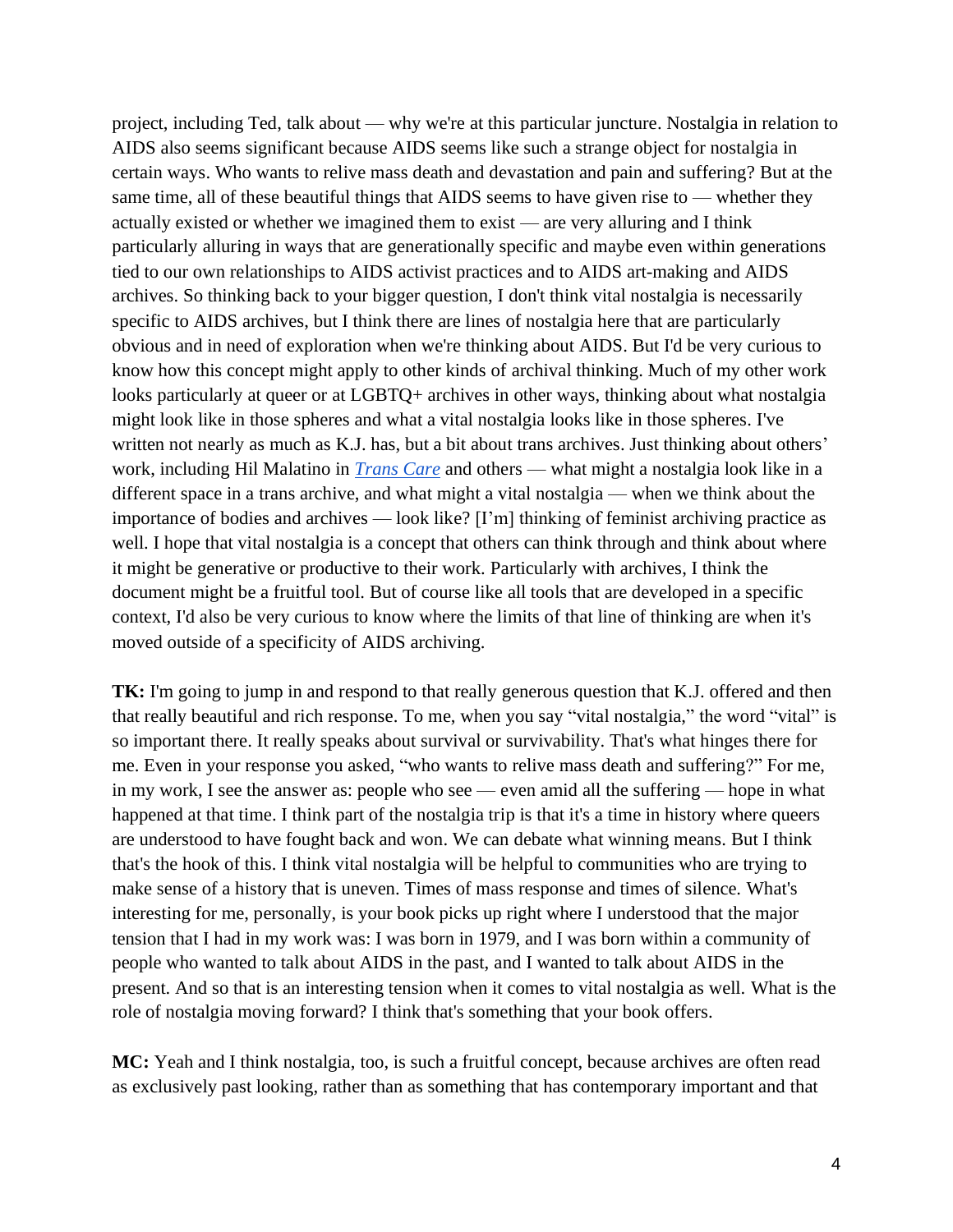has these future implications. So for me, nostalgia is always fundamentally about what's going on in our present and what kinds of future possibilities we might have. It's also for me a way of reframing those conversations and thinking about AIDS and archiving as contemporary, and as having these ongoing implications — as we continue to live in these multiple AIDS crises — as wants. And in these conjunctions of crises: not just AIDS, but [also] structural racism, COVID-19 — the intersection of all of these different crises and violences that come together when we talk about AIDS.

**CM:** This is so interesting to hear everyone reflect on this vital nostalgia concept that really is the thread that runs through the whole book. You mentioned this a little bit, Marika, a few moments ago, but for me what's so powerful about the vital nostalgia concept is the way it brings in questions of livingness and of illness and of bodies into the concept of nostalgia, but also into archives. I don't think a lot about nostalgia, because I was trained in a cultural studies framework where nostalgia is sort of this bad object. So for me, your book is a chance to return to my own book and work and think: how is nostalgia at play in these community archiving practices? I wonder if you can talk a bit about how this concept helps you think about bodies and illness and disability, and how it's animated a lot of your work even beyond this book? Like you have *[this](https://read.dukeupress.edu/tsq/article-abstract/2/4/645/24766/Presence-Absence-and-Victoria-s-HairExamining?redirectedFrom=fulltext)  [great article](https://read.dukeupress.edu/tsq/article-abstract/2/4/645/24766/Presence-Absence-and-Victoria-s-HairExamining?redirectedFrom=fulltext) [in TSQ](https://read.dukeupress.edu/tsq/article-abstract/2/4/645/24766/Presence-Absence-and-Victoria-s-HairExamining?redirectedFrom=fulltext)* in 2015 that's about finding a person's hair in an archive. How does this focus on the body and on labor and on bodies and their differences help us to think about and understand activist archiving?

**MC:** Thank you for that, Cait. I'm always interested in things with many of the kinds of queer theorizations we draw on. I'm always interested in bad feelings and how bad feelings come into play. Nostalgia is such an interesting thing that way. It's really been dismissed and derided as this rosy-colored look back, rather than something that can do something productive and generative and something that isn't just politically regressive. I think we can see all the dangers of kinds of nostalgia that are not critical or reflective or vital. I'm always interested, too, in those queer theoretical ways in which we can disrupt those binary notions of what's good and bad and feeling in our relationships, to AIDS histories and queer histories and other kinds of marginalized and minoritized histories. All of my work is, fundamentally, in the archival world, about thinking about things that are difficult to capture, but that [also] seemed fundamental to existence. So I think in the context of queer archives, debatably, what makes us queer is affective orientations towards other people and embodied relationships, and yet those are so fundamentally difficult to capture. What would an archive that contains those things look like? I'm always interested in all kinds of — I think Cait, you and I have this in common in our work — what are [the things that different] kinds of encounters with different kinds of objects provoke? That always comes from a particularly situated embodiment. All of my work is fundamentally about these things that are difficult and nagging to capture in archives or that are provoked by archives. And so nostalgia is one way to get at that. In distinct but parallel ways to what I was saying about LGBTQ archives, AIDS is fundamentally, for many people, an embodied experience. Talking about bodies really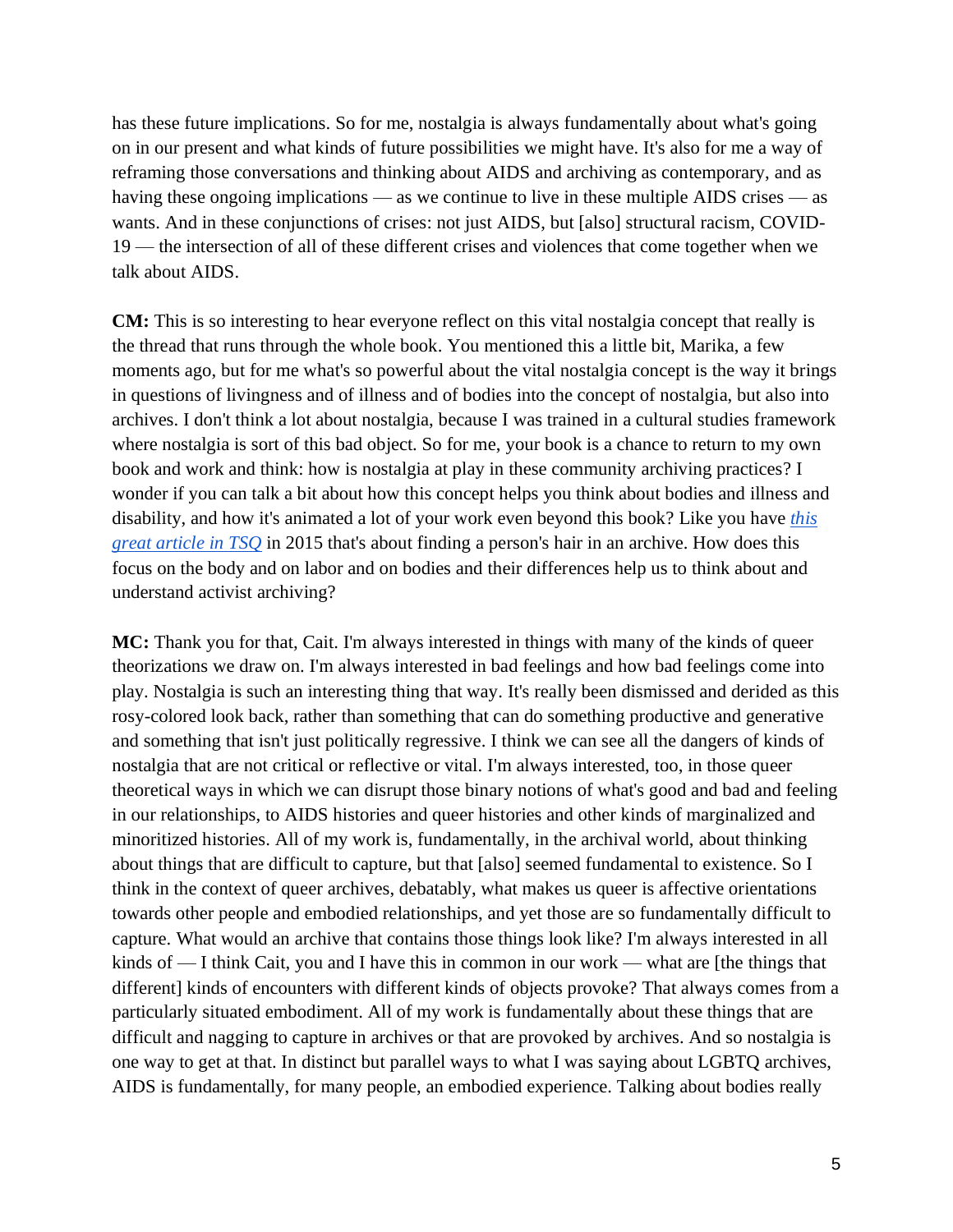matters. What felt to me like it was missing from some prior theorizations of nostalgia is this really rich literature that looks at it in relation to place and space, and in relation to conceptions of time and temporality, but not so much that looks at it as fundamentally about bodies and people and about the missing people that we're longing for. Those things are, of course, embedded in thinking about notions of home and other kinds of longing for lost places and times. I really wanted to bring this back to thinking about people and bodies and embodied experiences. And I'm always hoping — from my archival studies standpoint — to get us thinking about the kinds of bodies and labor — I think your work and mine again have this in common, Cait about the kinds of bodies and labor that go into actually doing archival work and into doing information work. I think scholars sometimes encounter these archives without thinking about the stories, about how they got there. Those stories [do] so much [to] shape what's there, what's missing, the kinds of interpretations that we make from it, the kinds of exhibitions and outrage and engagement that happens. And it's a great deal of work. Debra Levine, who was an [ACT UP](https://actupny.com/) activist and is a performance theorist, talked so beautifully about how you could follow the lines, in our interview, of who loved whom, to thinking about where archives actually are, especially archives that continue to live outside of institutions. She knew who had whose records, because she knew who loved whom. There [are] these fundamental stories about bodies and feelings and [the] intersection of those things that need attention and care. That's fundamental to what nostalgia can help us to do — to move that thinking about bodies and labor and feelings back into the center of our archival engagements.

**TK:** You're setting me up beautifully for a passage that I want to read from your book that really entertains labor, but maybe from a slightly different point of view. So I'm going to read a little bit further in the book. Not much. For those following along at home, page 44. "The profound vital nostalgic longing for ACT UP that is shaped by the group's archival representation reflects a desire to contest, disrupt, and refigure the political status quo. Nostalgia for ACT UP as practiced across generations is produced in significant part by a prevailing dissatisfaction with the intertwined politics of mainstream LGBTQ and AIDS movements. ACT UP nostalgia centers around three idealized facets of the group's practice and impacts: community unity, queer politics, and provocative aesthetics. Each of these facets is counter to the neoliberal assimilationist goals and practices that dominate mainstream LGBTQ politics and organizations, and the nonprofit-industrial complex that constitutes a contemporary AIDS response." I wanted to read that part because so much of my life is encountering people who are very excited about AIDS history through their initial interaction with ACT UP. It is such a moving and frustrating experience for me sometimes to parse through [this idea]: what does a desire to connect across time with the ongoing practice of ACT UP mean? I'm wondering if you could speak a little bit to us about these different roles that you're playing in the book: as archivist, as demystifier, as reporter, as referee, as unpacker. I think you do such a good job there, but you do it throughout. How do you wear all those hats while also maintaining the livewire of AIDS activism throughout the 20th and 21st century? That's a loaded bunch of questions for you.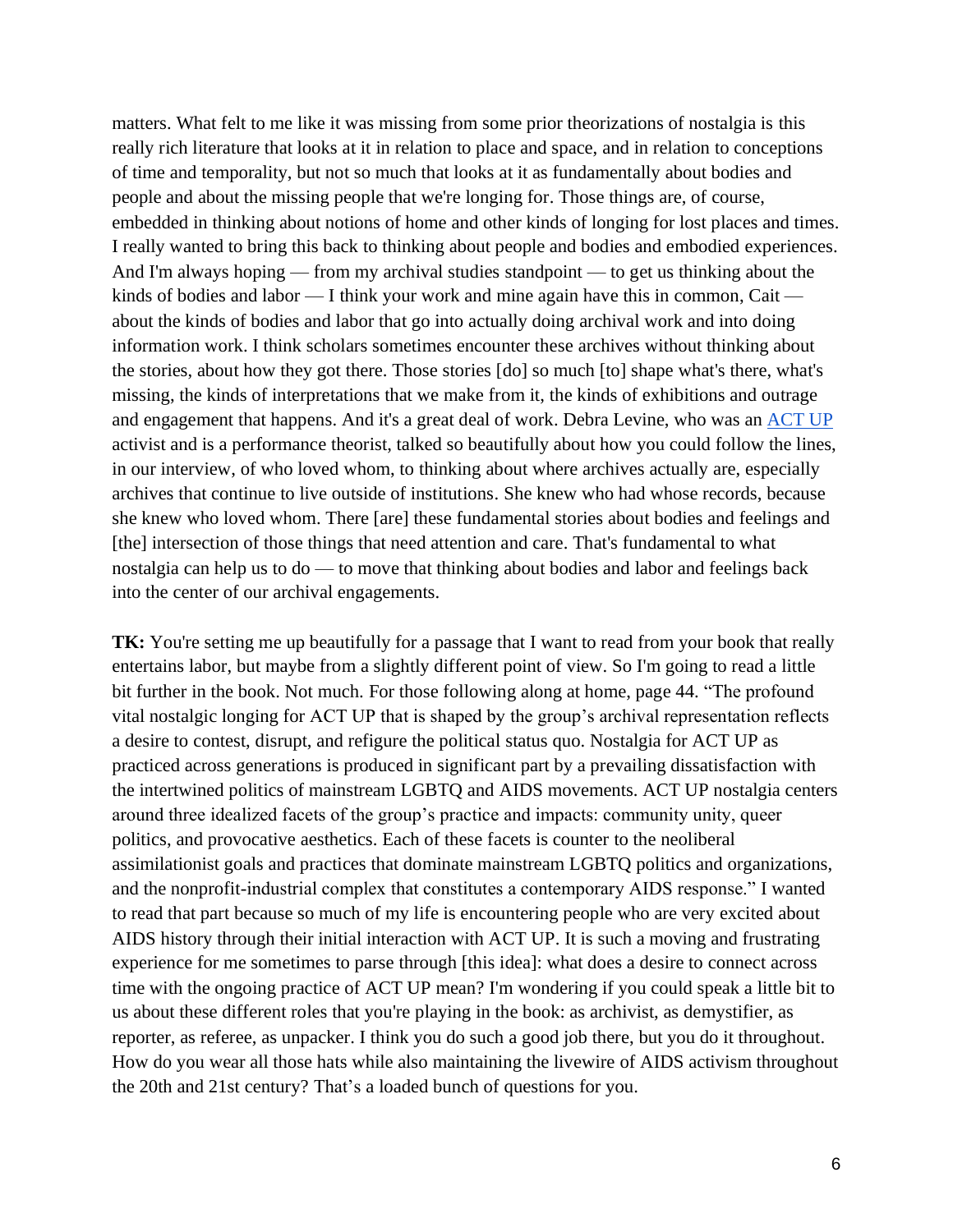**MC:** I'll try to do justice to that, Ted. I think the answer is: imperfectly. My favorite part of research is — and has always been — the part where you just get to revel in the generosity and the stories of the people who are kind enough to share the work and the things they care so deeply about with you. I know some of your work has addressed this, Ted, and some of your work with Alex as well. There's things here that people needed to say, but they needed space to process and listen and someone to listen to these kinds of stories. There's so much interest and attention to things like ACT UP. But at the same time, people are still dealing with these feelings and experiences and things that they are processing in fundamental ways. People needed different things from me. This is always true in doing qualitative interviewing work. People need to share certain things with you. It's interesting to write a book about archives, primarily interviewing people who were not professional. I interviewed some professional archivists and librarians, but most of the people I interviewed I don't think would consider themselves that. They wanted to tell me all kinds of fascinating and interesting stories — many of them about art and experience and things that didn't make it into my book because they're not about archives per se or AIDS historicization. But part of my goal always — in being an interviewer — is allowing people to have the space they need to share the stories that they wanted to do, that processing. One of the most moving interviewing experiences for me was with David Hirsch who was one of the co-founders — with Frank Moore — of [the] [Visual AIDS](https://visualaids.org/projects/the-artist-registry-and-archive-project) [Archive Project,](https://visualaids.org/projects/the-artist-registry-and-archive-project) which is of course then tied to [The Artist + Registry,](https://visualaids.org/artists) their digital counterpart. When I first began this project, I had wanted to interview David, but I had looked around for him. Alex Fialho, who was at Visual AIDS at the time, looked around for him. No one knew where he'd been since his involvement with the projects ended in the late 90s. But Eric Rheine — one of the other artists I had the privilege to interview, and who was also involved in the early days of the archive project, and who still has a really strong relationship to Visual AIDS — found him. Not for me specifically, but a few years later. I was just privileged, especially [because] some people I interviewed once, briefly, but [with] other people, like David, we spent months and months talking on the phone. I think he needed the kind of conversations we had to happen slowly, and he needed space and time to process things between them. He sent me things. He circled back to things each conversation. Fundamentally, those are the most beautiful moments of doing this work, when someone offers you a piece of their life story and allows you to enter their world. That's fundamentally what's beautiful and difficult about doing this kind of work: allowing people the space they need [and] navigating the differing narratives that people bring to this work. [Regarding] people who were and are involved in AIDS activism, often one of the wonderful things about it is that people have very strong feelings and very strong narratives that they want to share, but those narratives do not always align with the kinds of stories one wants to tell. There's lots of careful navigation, and particularly careful navigation when it comes to thinking about nostalgia. This is a concept that not everyone embraces in the context of AIDS. I think people have seen it do certain kinds of damage and might be resistant to its reclamation not always — and sometimes for very good reasons. But I think that's part of what's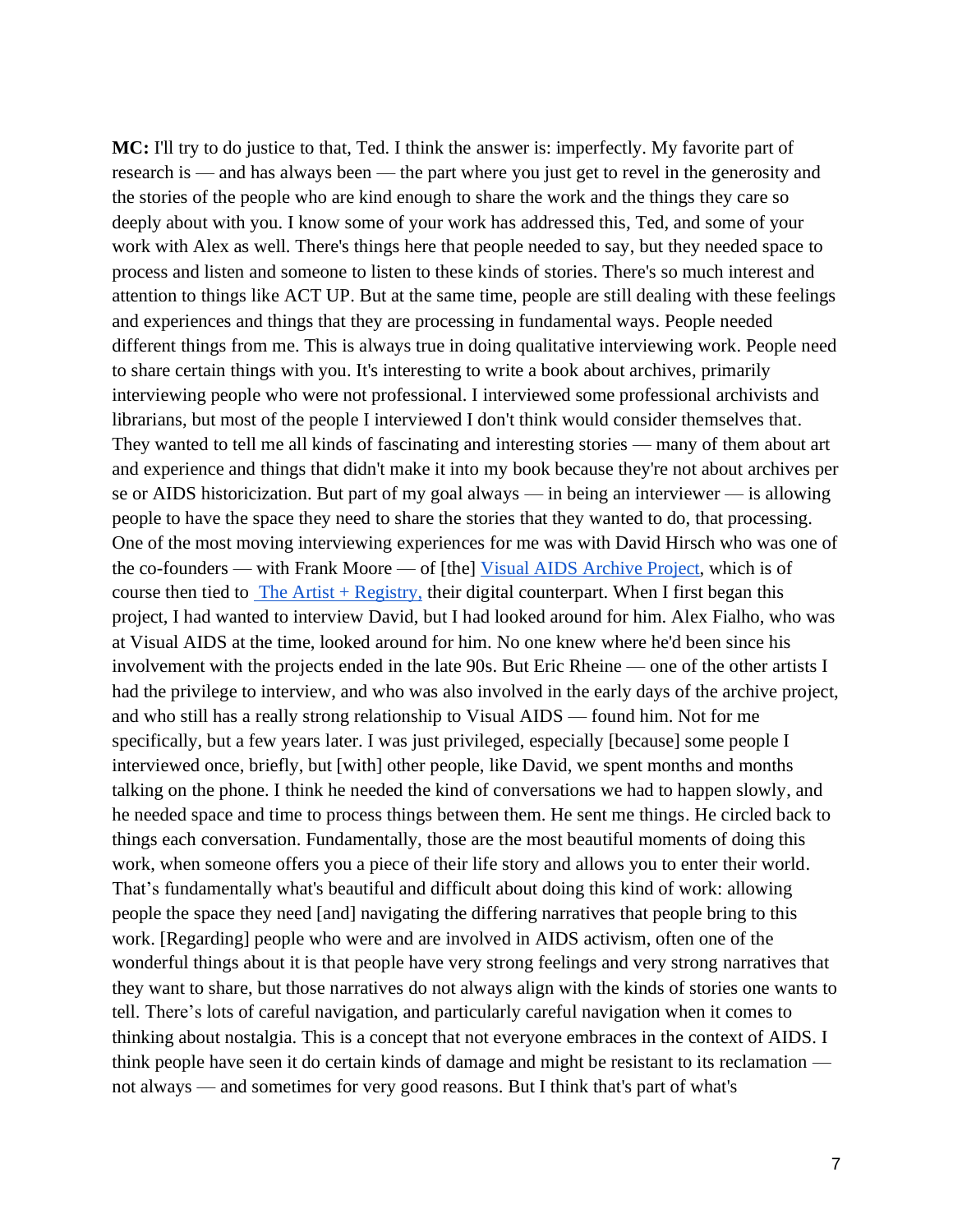fundamentally exciting and challenging about doing this work is navigating these different kinds of narratives and experiences. I had some resistance to writing a book about New York and about AIDS in New York and about ACT UP because there is so much tension — as Alex Juhasz and others have written critically about. But at the same time, it seemed impossible not to. The way in which these narratives are being navigated fundamentally shapes the entire narrative of AIDS. You could write an equally interesting book about AIDS archives — and I hope someone does — about AIDS archives in L.A. and Minneapolis and perhaps document rural and other kinds of experiences. Fundamentally this book felt like it needed to happen here, because we needed to navigate these kinds of dominant narratives, and ACT UP is at the center of those. Even the story of ACT OUT is often very selective. It focuses on particular kinds of work. That's where work like Cait's is so important. That highlights the information activism that queer people are doing with the unglamorous labors of activism. I hope that my book also showcases some of that unglamorous activist labor and thinks about archives as fundamental to ACT UP's work, or at least to some folks in ACT UP's work in ways that bring, it leads to, different light onto a group that even gets this disproportionate share of attention.

**K.J.R.** I was going to ask what I think will be a quick follow-up question. I appreciated that Ted asked that question, because it gave you an opportunity to talk more about your methods and methodologies, which you beautifully weave throughout the book. There's no standalone moment where you're like, "here's how I did this study." It's exemplary in the ways that you bring it in and really pull it forward in particular moments. As you were talking about it, it struck me that it was almost a model for a vital nostalgia in the ways that you are supporting conversations even as you are creating the book. It also reminded me of your other work. Thinking about the ethics of care in archiving, I wanted to open up space to ask you what intervention you think this book might be making within the archival profession writ large, and the ways that we approach these really compelling — and sometimes contentious — collections and collecting practices and actors. It sort of opens up a lot of questions, so it's a misleadingly large question, I know. But I have a sense that you probably have an idea that you may not have articulated here. This book is trying to continue some of your other work, which is trying to center community-based archival practices and think more about the ways that they are pushing back at the everyday archiving work and archival field as a profession.

**MC:** Part of what interested me is this relationship between — there's really three archives at the center of this story: — The New York Public Library; NYU's [New York University's] [Fales](https://specialcollections.library.nyu.edu/search/fales)  [Library](https://specialcollections.library.nyu.edu/search/fales) [and Special Collections,](https://specialcollections.library.nyu.edu/search/fales) and particularly the downtown collection; and Visual AIDS, on the AIDS archive project. Part of what fundamentally interests me [is that] those, respectively, are a large public library, a private academic institution and a community-based arts organization. I'm always interested in where community archives push up against and live within institutions, and where institutions and community archives meet and converge, and where the practices blend or run up against one another or fundamentally challenge one another. That is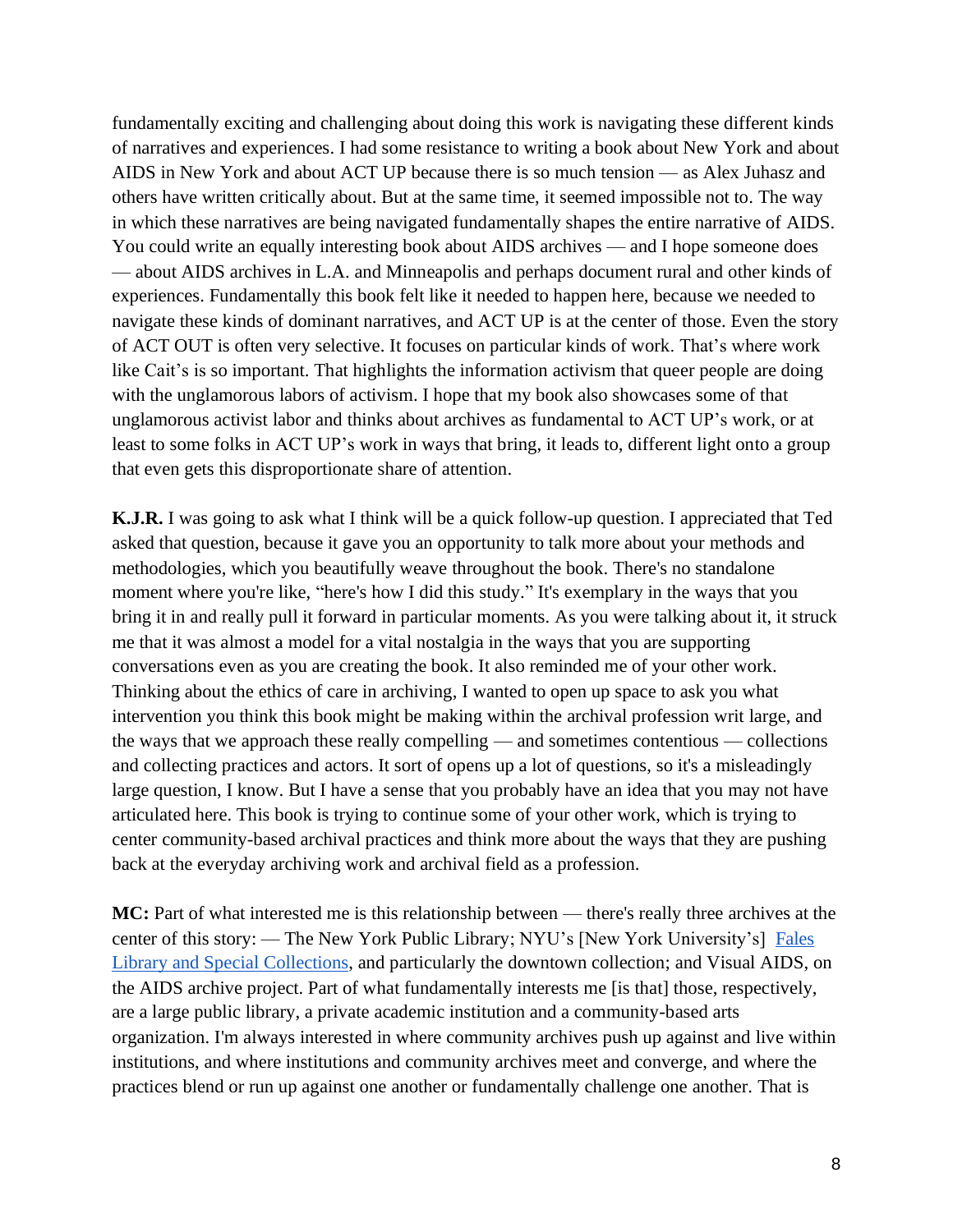part of this story, too — the relationships, formal and informal, between these different kinds of archives. This book speaks to complex questions that there are no easy answers [for] — though I know everyone wishes there were — about where certain archives belong. Are they better served in major institutions that might have — never enough — but more resources for them? Or are they better served in community-based, community-driven and community-run spaces that often have — [in the] resource-deprived spectrum of the archival world — even less resources, but [that] have these advantages of nimbleness of collecting? I talk about, with the archives project, where these collections are prioritized and where they might be more accessible to people who don't feel comfortable or [who] are unwelcome in major institutional spaces. But at the same time, maybe then [navigating those spaces is] more difficult for folks like me who are academic researchers [and] who are used to navigating those kinds of spaces and perhaps unused to navigating community spaces. And so I think this book navigates that tension. There are interesting things to say, particularly — I think this is another tension we can talk more about; I've talked about this elsewhere in relation to kind of LGBTQ archives — lots of them began as community collections and many of them have become part of major institutions, academic and otherwise, or have these interesting partnerships. Also what's at play here for my library and archives colleagues: this book and all of my work are, I hope, in a paradigm where we're shifting beyond notions of neutrality or objectivity. I hope archivists take away from this [the idea of] thinking critically about the interpretive roles we play when it comes to doing a[n] outrage programming exhibition. The way we showcase these materials was one of my entry points to this project. There are equally interesting AIDS archives elsewhere, but there hadn't been equally interesting things done with them, at least in 2015 and 2016 when this project began. There were other archives doing related collections, doing programming, but none of them had done anything so extensive. That's fundamentally part of what's so interesting to me about this story: the really active role the archivists and curators are taking in navigating these collections and interpreting these collections through exhibitions and other programming through inviting other people in to engage with them and to activate them and animate them in really exciting and powerful ways. There's a statement about the role of archivists and librarians, and there's statements about the ways in which we navigate our relationships to the communities whose records we might hold or might engage with, and how we might do that. I'm hoping my readers who are librarians and archivists — both professionally trained and community and everything [in] between — might take some thoughts about how to ethically navigate those relationships with one another, but also with the people whose lives are implicated in our records. That speaks to some of the work I've done with Michelle Caswell and others in thinking about ethics of care and particularly how those play out in relationships where there are disparate kinds of power at play in the archives.

**CM:** Coming back a bit to the quote Ted chose, which is about ACT UP nostalgia, and K.J.'s question about methods. For me, these first two chapters about ACT UP tell these acrimonious stories about conflict in how this organization is remembered or how it entered the archives at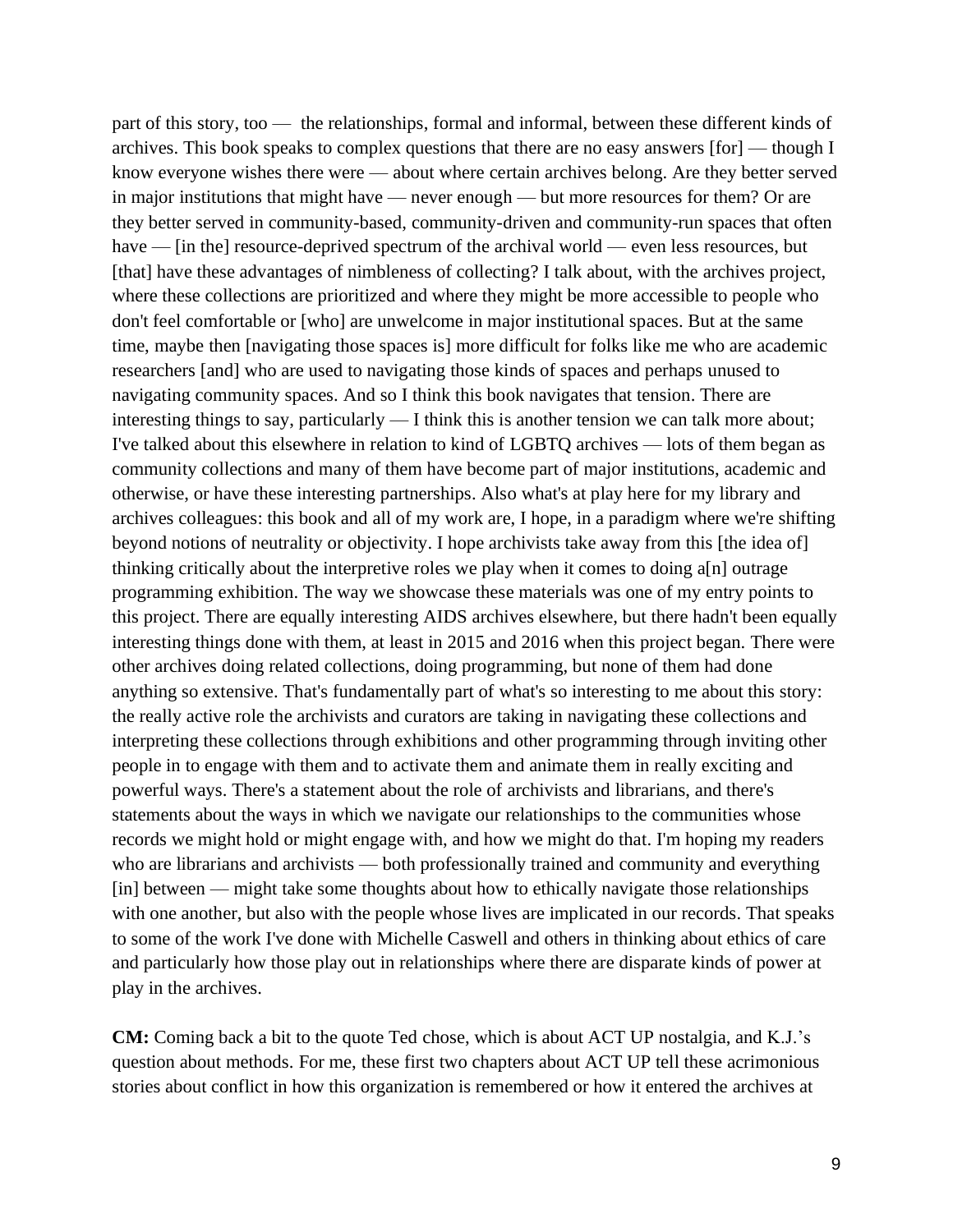NYPL. But these are stories I've heard before, and I've heard them before as gossip or online in the time that they were happening. You navigate that acrimony — and what were probably very hard feelings in some of those incidents — through these interviews. You record the story of these archives and the emotion that goes into assembling them. And that's not stuff that, necessarily, people in 50 years would get out of looking at these papers or documentation of these exhibits. For you, as the scholar doing this history, probably in those interviews, [there was] a ton of emotional labor of navigating these debates. People like Maxine Wolfe and Stephen Shapiro and — who you mentioned reliving this discussion about where should the ACT UP archives go — probably in some ways, they're still a bit salty about that. That's a living debate that shapes the activism that people in New York of that generation still do. You do that so well in the book. My question — and this is a question that Ted thought up when we were planning for this talk — is more one about where records go to live out their days, and it's a question about categorization. What does it mean that ACT UP archives are framed as being a part of a gay and lesbian collection — and I said gay and lesbian and not LGBTQ very specifically — and what would it mean to classify AIDS archives in other ways? What stories are occluded through that classification, that framing, and how do you think about that?

**MC:** That's a really important tension, and there's a bigger tension: the context of AIDS. AIDS in the North American context is so fundamentally entangled with gay and lesbian history and with LGBTQ history. I appreciate your attention to the intricacies and differences between those. We're talking about the movement of ACT UP's archive in the early to mid 90's. We're at a moment in which queer studies is emerging and part of this conversation. But really, we're still fundamentally talking about gay and lesbian archives. The tensions that they're navigating in this moment are really about — you can see it reflected in the names of where these collections might go. Also in the people you've highlighted — Maxine Wolf and Stephen Shapiro, in particular — play really big roles in this story of where ACT UP's archives go. So little of that is captured in the kinds of publicly accessible documents where, when you look at a finding aid, there's a short statement about provenance, but it often just lists when the records were donated and by whom. And then you get some other kinds of administrative information about when they were processed and by whom, and if they were reprocessed and by whom. ACT UP's records also have been reprocessed. You don't get the whole backstory. I think for me, that's what I'm always hoping, as an archival scholar, to do is to tell the stories of the archive itself. There are lots of other books and films and exhibitions. They use these records, but not so many that actually tell the story of how those records came to be there. I think those stories of how those records came to be there shapes fundamentally the kinds of stories that can be told with them. And those kinds of narratives of course have deep and ongoing implications for the people whose lives are tied up in those records. So I think here, in the context of AIDS, we're always navigating this tension between its association with gay and lesbian history and with archives. I think gay and lesbian and queer and trans people have played such a fundamental role in AIDS activism that there are real substantive relationships. Maxine Wolf has good reasons why she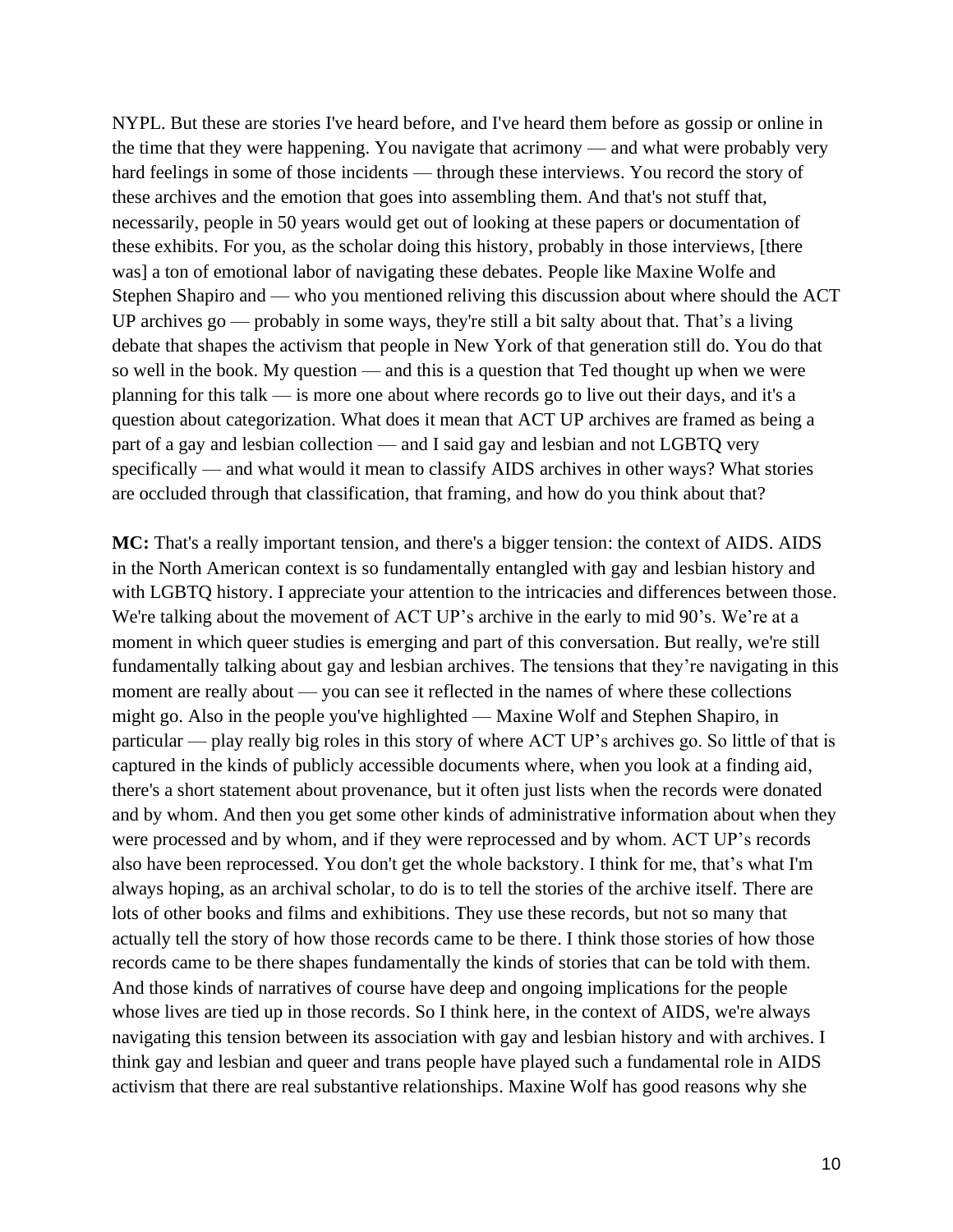thinks her ACT UP papers belong at the lesbian history archive. She sees this AIDS history as lesbian history. That kind of connection is neglected. And just the same, Stephen Shapiro has good reasons why he thinks ACT UP history is New York history, is the history of activism, is not just gay and lesbian history, and that it does a disservice to framed in that way. And there are equally compelling and legitimate reasons for this history to be contextualized at least, kind of, again, in the caveat that we're talking about North America, in gay and lesbian history, but it also isn't the same. AIDS history is particular, and it's not gay and lesbian history, and that can leave out these other kinds of narratives about people who are not gay and lesbian, about people who have some other kind of identity that might weave in tension. The book kind of very briefly touches on [this], but I think like Julian de Mayo's work with the Latino Caucus and ACT UP really points to these ongoing tensions. Where does the Latino caucus's papers belong? Many of their papers are still in people's homes and attics and basements, closets, under beds. Would they be better served in a kind of Latinx-focused institution? Do they belong in a gay and lesbian institution? In the absence of AIDS-specific institutions for holding these records, where do they belong? And so I think these are ongoing tensions, and I think there's reasons that I, those are the kinds of reasons that I very specifically talk about AIDS archives, but it's also kind of impossible to talk about AIDS archives and not talk about LGBT archives. And even if we think about the way in which the New York Public Library classifies these records is as part of gay, as like AIDS collections, and gay and lesbian collections appear on a kind of list together because if you're looking for one, you might be looking for the other. Whereas at the Fales [Library], they're contextualized as part of art history, the history of art movements in the downtown scene. But that's also fundamentally a story of AIDS but maybe also a fundamentally important story of queer history. And then you have Visual AIDS, where the organizing logic is around AIDS. That I think is the exception, and I think they're one of a few places where that is the fundamental organizing logic. Nelson Santos, who was the executive director of Visual AIDS, really beautifully described what using HIV status as an organizing principle, the way that opens up what their collection can contain in really beautiful and powerful ways. So I think it's a tension that needs to be navigated. Even thinking about where this book belongs — does it belong in LGBT studies? Is critical HIV studies a place that has enough to kind of contain it? I think that's probably where it fundamentally lives, but where does all that work live? There is no conference where all of the critical HIV studies researchers gather. We appear on American studies, we appear on national women's studies, we appear, for me, at information studies conferences as well. So there is no fundamental home, and so we're always navigating this tension in this scholarship and in these collections themselves.

**CM:** So in the last chapter of the book, you take all this work that you've been doing about AIDS archives that are made up of a lot of paper, and you take it sort of to the scene of the internet and social media platforms like Tumblr, RIP, and the way that AIDS activists and artists engaged with HIV/AIDS used those platforms to communicate. You think about the connections between different ideas about virality and the viral, so we use the term viral and virality to talk about how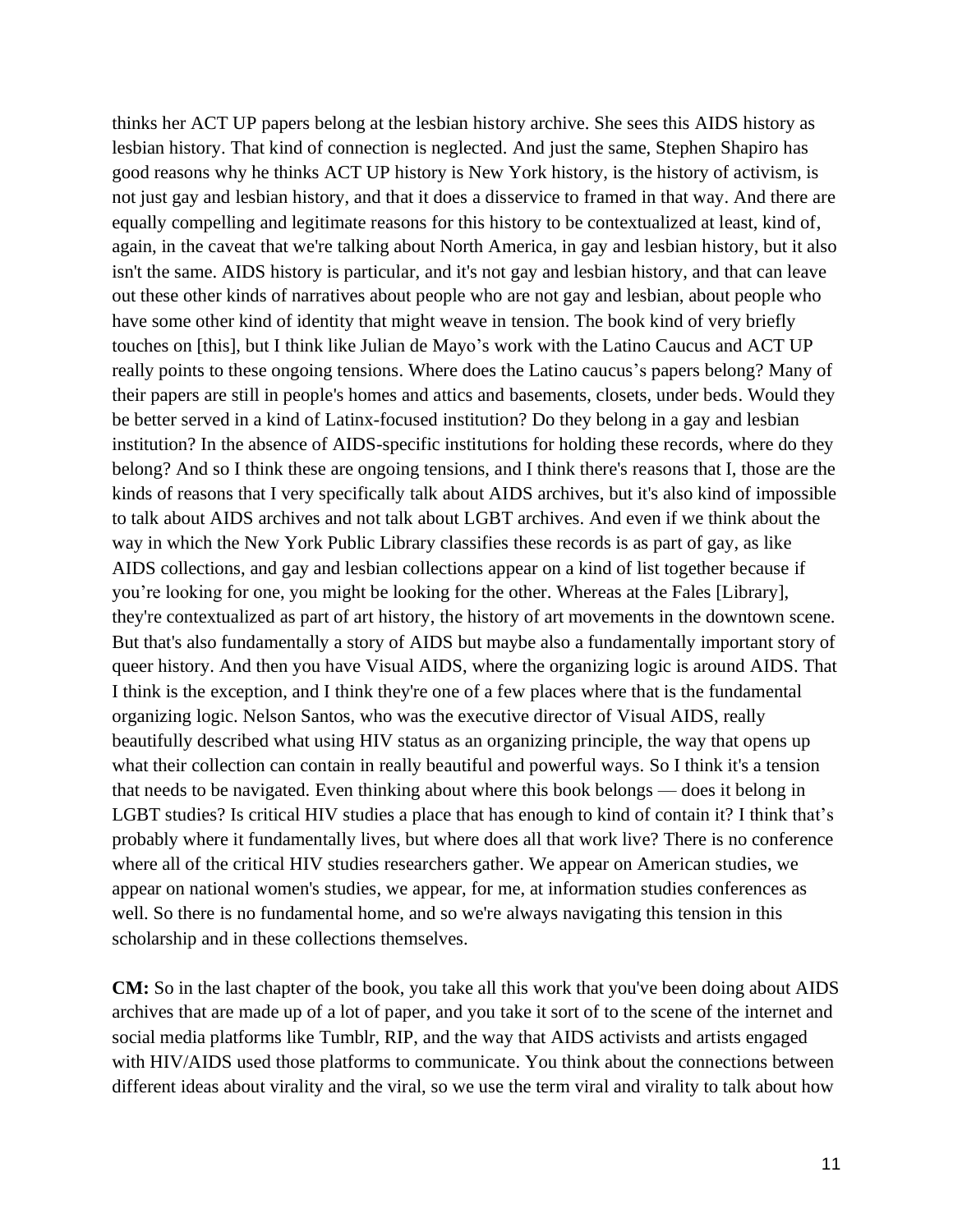information circulates online quickly and how it replicates in digital networks. But this is a concept that comes out of and is inseparable from pandemic thinking past and present. Can you talk a little bit about how your book changes as it moves online, and how these archives change as they move online? And what does the internet and digital networks mean for AIDS activists and artists working on and with HIV/AIDS?

**MC:** I think that chapter, especially, is fundamentally indebted to work you've done and work you've done together with Dylan Mulvin on the interwoven histories of AIDS and personal computing and the rise of personal computing in the 90s, and the ways in which AIDS activists have always used any kind of technology at their disposal to do this kind of work. And I think work you've done, Cait, has fundamentally disrupted this idea that these activists were only doing analog work. The kind of work that we think about when we think about ACT UP is typically these large demonstrations, these circulation of like, "we pasted posters." But thanks to your work and others, we know that AIDS activists were using newsletters, they were using BBS boards, they were using all sorts of technologies to do this kind of work. And this book is in part the stories about kinds of technologies that AIDS activists use to do their work and what those mean for the kind of preservation and access to their records. In particular, earlier in the book I talk about video and the ways in which video mediates our relationship to AIDS archives and the way in which fundamental changes in video technologies and editing technologies for video enabled different kinds of documentation by activists. And so I think in a similar vein, I always hope to tell stories about technology that are both about the digital, but are about longer kinds of stories about technologies. So we have analog and digital technologies playing in here. But this is also the story about how these records circulate now, and I think a fundamental way that they do that — especially outside of the academy — is in digital spaces, and that telling the stories of these particular digital spaces like Tumblr, play is so fundamental to how AIDS activists' work has been happening, especially how AIDS activists' work might continue to happen in the future. I think we always need to pay attention to the kinds of platforms and their particular affordances and how they shape and how activists reshape those technologies to do the kind of work that they want to do. This is also to the larger questions about access to records. I think archivists are often very frustrated by the wish that everything could be digital or even the feasibility of everything becoming digital. This book also touches on some of the impossibility — or perhaps undesirability — of that kind of project, or the kinds of ethical questions that might come from putting online records. But the chapter that you ask about, in particular, looks at the ways in which three artists work. They take these records from an earlier time and engage in a practice of either nostalgia to reanimate and rethink and re-envision them into their own practice and to expand, perhaps, the kinds of stories of AIDS that are being told. They do not see themselves necessarily fully reflected within and expand those, but also harness the aesthetic, nostalgic attachment to these earlier activist aesthetics. And we use them to bring renewed attention to AIDS now, something I think we still fundamentally need. And as you hint at in work that you and I have done together, Cait, that story of virus and virality is one that's playing out here, and I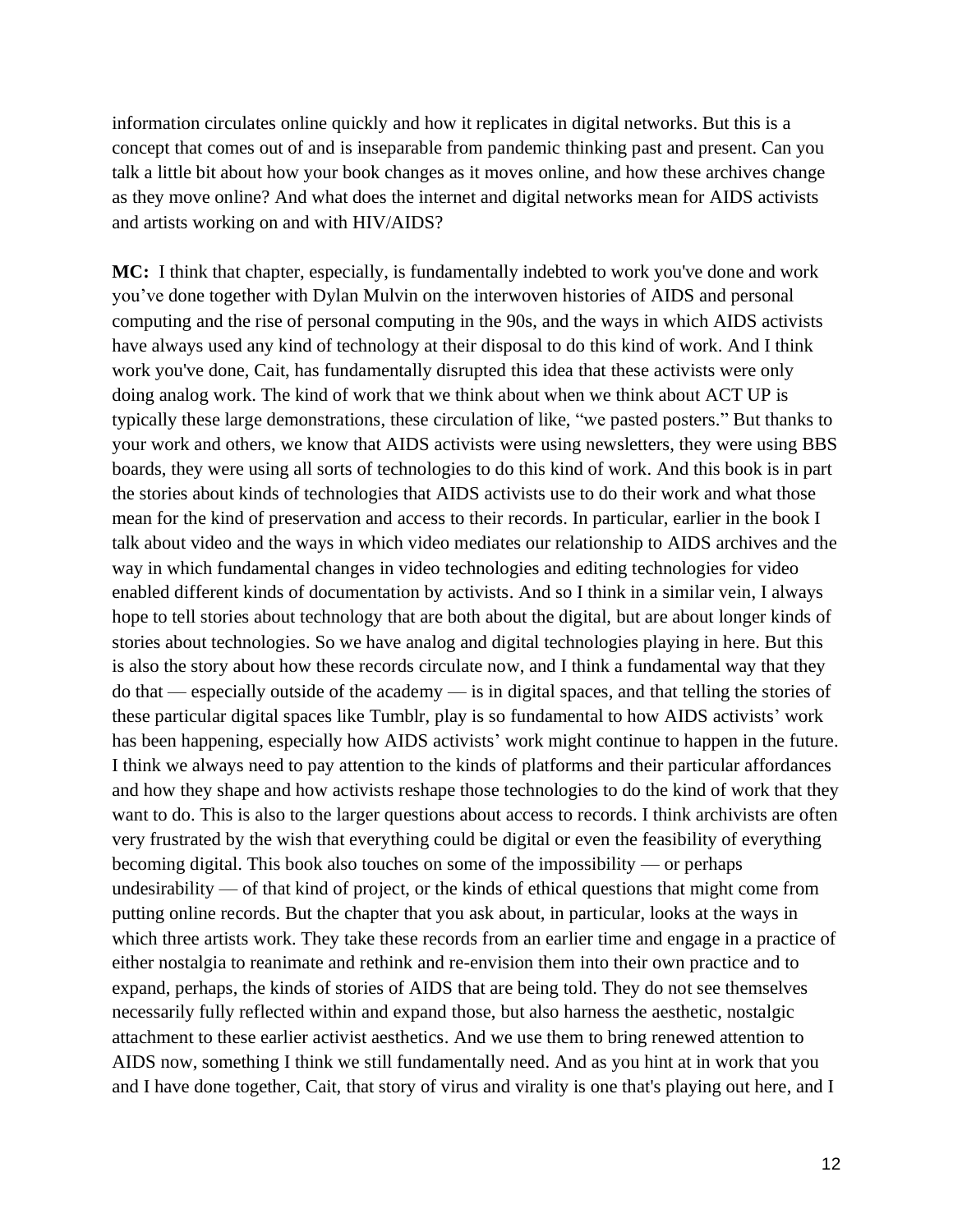think that's one that gets neglected when we think about notions of histories of the internet, histories of computing, histories of digital technologies. We often don't think about queer people, about people with HIV, about these other kinds of actors. And I think this project is also fundamentally part of those larger efforts to do a digital studies that recenters people who've not always been seen as active actors in mediating technology and making technology.

**TK:** What I love about this talk of the digital is it is exciting and confronting for me to think about in relationship to, you know, one of the most important things within the work of HIV is to make sure that people understand that the virus is a material reality that lives in some people's body and not in others, and there's material reasons for that difference. I think one thing that the book explores [is] this idea of the material realities of archives and how those material realities map alongside the material realities of the communities impacted by HIV, and then what happens when they intersect — not with the medical establishment, but with maybe the library establishment or the university establishment. And then to bring in the digital, then what happens when access changes again and people can feel a kind of ownership or connection to HIV that is — one could argue — somewhat more devoid of material, even though I know people would push back against that. But what happens when, the further HIV gets away from the material, the scarier it is for somebody like me, who, even though I'm HIV negative and deeply committed to making sure that we remember that it's a virus. Maybe it's really interesting to start to circle back and think about, how does vital nostalgia play in maintaining some notion of the physical? Because nostalgia is often spoken about as that song you used to love or that feeling that you have, but I think, and maybe this is the question, is there a sense of the material to you when you're talking about vital nostalgia?

**MC:** Yeah, I think, to our earlier conversation about bodies, I am hoping we're paying attention in thinking about nostalgia to human bodies, but also bodies of records, the kinds of material. I'm wandering, of course, to Ted's point. Also the digital material — we're just not used to thinking about it. We have a harder time envisioning it. We don't always get to see the pipes that run the internet we're on now. But paying attention to nostalgia, I hope, has us thinking always about materiality and its importance. And I think that these artists are all navigating that in different ways. They're thinking fundamentally — even if they're doing digital work — about its materiality. One of the artists I write about in the chapter, Kia LaBeija, and her video piece [Goodnight, Kia,](https://vimeo.com/245609278) is navigating this 90s home video footage and thinking about new footage she's creating and these new and much fancier kinds of digital technologies and showing material difference. Thinking about earlier video technologies exposes the kinds of ones that were perhaps not used to thinking about the kind of contemporary video technologies that are also at play here. I think each of these artists, in their own ways, is navigating questions about materiality in their negotiations of digital platforms and in the way their work circulates even. In Demian DinéYazhi<sup>'</sup>'s work, most of it circulates in these instances digitally through platforms like Tumblr, but [the artist] also tells you that you can download these high-res posters and we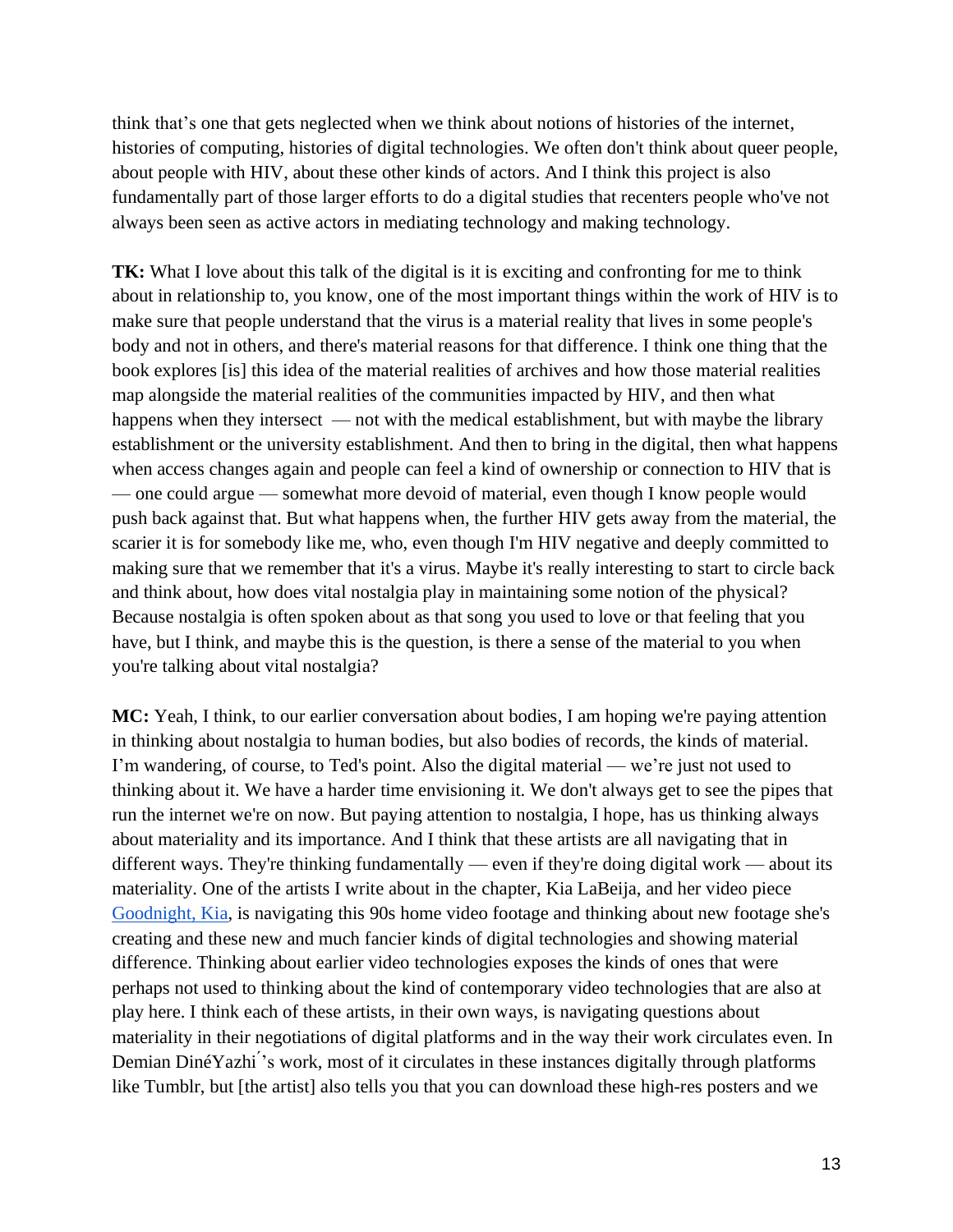paste them again. [Other examples include] projects like Poster Virus, [in] which Ian Bradley-Perrin and Vincent Chevalier's work mostly circulates digitally, but again also circulates in kind of physical posters in space, and so I think a lot of this work fundamentally and explicitly navigates that tension and perhaps draws our attention to the kind of materiality of the digital as well.

**K.J.R.:** So for me, one of the things that this sets up really nicely — and I think the arc of your book works really well in that regard — is that the last section of your book, the epilogue, brings in COVID-19 and really faces that head-on. You really try to hit home on the point that HIV/AIDS is not over. It's not a pandemic of the past, which of course is kind of central to the ways that you talk about nostalgia throughout the book. But when you begin talking about COVID-19 in the epilogue, it really, for me, animated so much of what this book can offer us as readers in this particular moment — though I'm sure when you were initially reading and researching this book, that was not even on the distant horizon. So I'm curious if you might just talk a bit more about how doing this work and undertaking this study, having this long-form space to think about vital nostalgia, helps you approach COVID-19 and sort of sets a different kind of context for the relationship between one pandemic and another.

**MC:** Thank you for that question. I think, yes, as you point to, fundamentally I debated whether — I think as everybody writing a book in this moment — do you address [COVID-19]? Especially a book that in some way has a relationship to the COVID-19 pandemic. Do you address it or do you kind of leave it alone? Are you going to be outdated before it even makes it through [publishing]? In all thinking about COVID-19, there's both this proliferation of scholarship, and we're still in this early moment. How this pandemic will be temporalized is emerging but still an open question. I thought originally that the fifth chapter would be the conclusion — that I would kind of circle around to artistic engagements with the digital. But I think with some various smart readers' feedback, I think it became clear that that was not a conclusion as much as a kind of chapter in and of itself. And for me, it was fundamentally important that the book — in thinking about AIDS as an ongoing crisis, and really as Alex Juhasz and Jih-Fei Cheng and others have written about — it's really multiple crises happening all at once. There are multiple AIDS pandemics happening because we fundamentally have such different experiences and relationships and investments in AIDS that we're really living multiple AIDS pandemics at once. And we're certainly living multiple COVID-19 pandemics at once. I was very invested in the book not having a trajectory that ended with thinking about notions of cure. But the arc of the book itself is part of the argument for the ongoing investment of paying attention to AIDS as present and future as much as past. That's part of my larger kind of arc of investment, too, in thinking about the importance of archives, not as past but as present and future-driven, as well. And so, it became impossible, especially as I was beginning to think about what the conclusion should be. It was kind of early in the pandemic, especially, and I know Ted has thought about this as well and written about this, but there was, in hopes of explaining what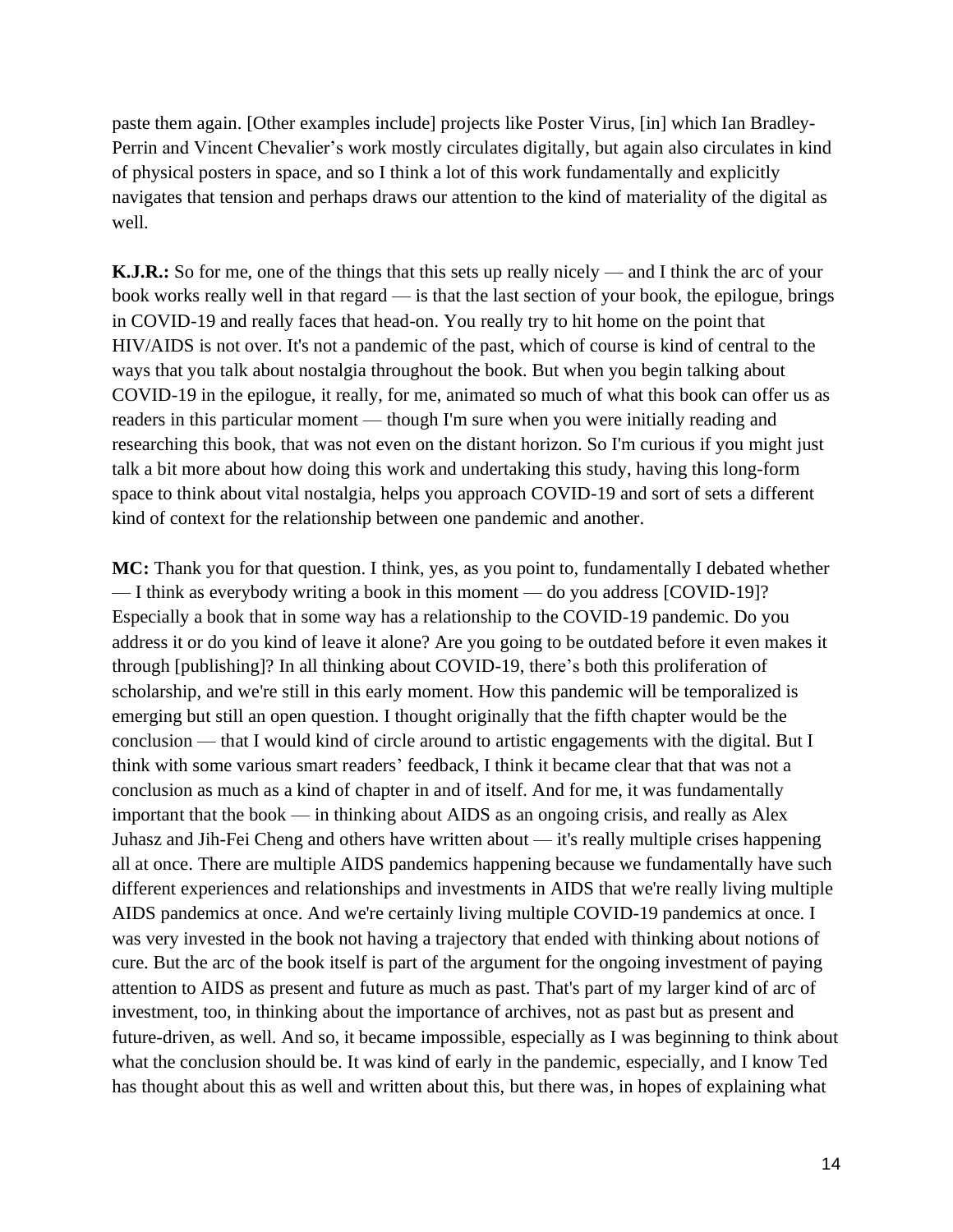was happening and trying to navigate, something that felt new, that there was this return to thinking about AIDS in this comparative fashion to COVID-19 or this [idea], "oh look AIDS is like this pandemic that we managed thanks to all these great activist efforts to overcome," and that maybe seems defanged or less scary at least in the North American context. So I think there [were] all these narratives that seemed to be oversimplifying it. It was also an interesting archival story, because I don't think that there was — beyond people who were deeply invested in documenting their own work and the work and lives of their loved ones as activists — I don't think there is this same rush to document things in real time as they unfolded. And I think some of that is about a story again about technology and digital technologies and our larger shift in the archival world to thinking about documenting things as they happen and unfold. But there was this rush of big institutions. Everybody started a COVID project between March and May of 2020, and lots of those projects in their own kind of temporal thing have stopped, but the pandemic hasn't stopped, and so I'm also interested in these kinds of projects of memory making as they happen. And so it became impossible not to talk about COVID and AIDS in conversation with one another because they are being put in conversation by journalists and by scholars and by popular commentators and by AIDS activists and thinkers in this early moment, but also by archives. There's these interesting projects including one I know Ted played a crucial role in the generation of a zine and an exhibition of the one archives that navigate this kind of tension in interesting and productive ways. Thinking about vital nostalgia here became fundamentally important because how we do COVID memory making, how we put these two pandemics in conversation, is fundamentally important. There are interesting questions for me, too, about the temporalization of COVID. Will COVID go through its own shift from epidemic to endemic time? Are we already doing that? What does it mean for us to live in these multiple pandemics at once? And how do we actually use this renewed attention to AIDS in a powerful way? If anything good can come from another horrifying pandemic, can we actually use that to draw attention to the structural realities that undergird both these crises?

**TK:** To build off that, I agree. I think of archival practice as an activist practice, as many different practices, but also as — obviously — memorialization. Something that a lot of us think about as memorialization is not just naming the people who have died, but it's also naming the practices and the tactics that they used to survive and thrive and even die with dignity. It's interesting to think about pandemic-as-archive, and how is the past going to help us in the present and the future? And that is actually how we show love and respect for the people who died prematurely. So to me that also adds another layer to this word "vital" under "vital nostalgia."

**MC:** My hope is that people take this book and this moment where we're sitting very obviously in multiple pandemics and give the attention we need to thinking critically about how we do memory making and activism and archiving in this particular moment and of these particular crises but also contextualizing them within these long histories and narratives as I think, Ted,